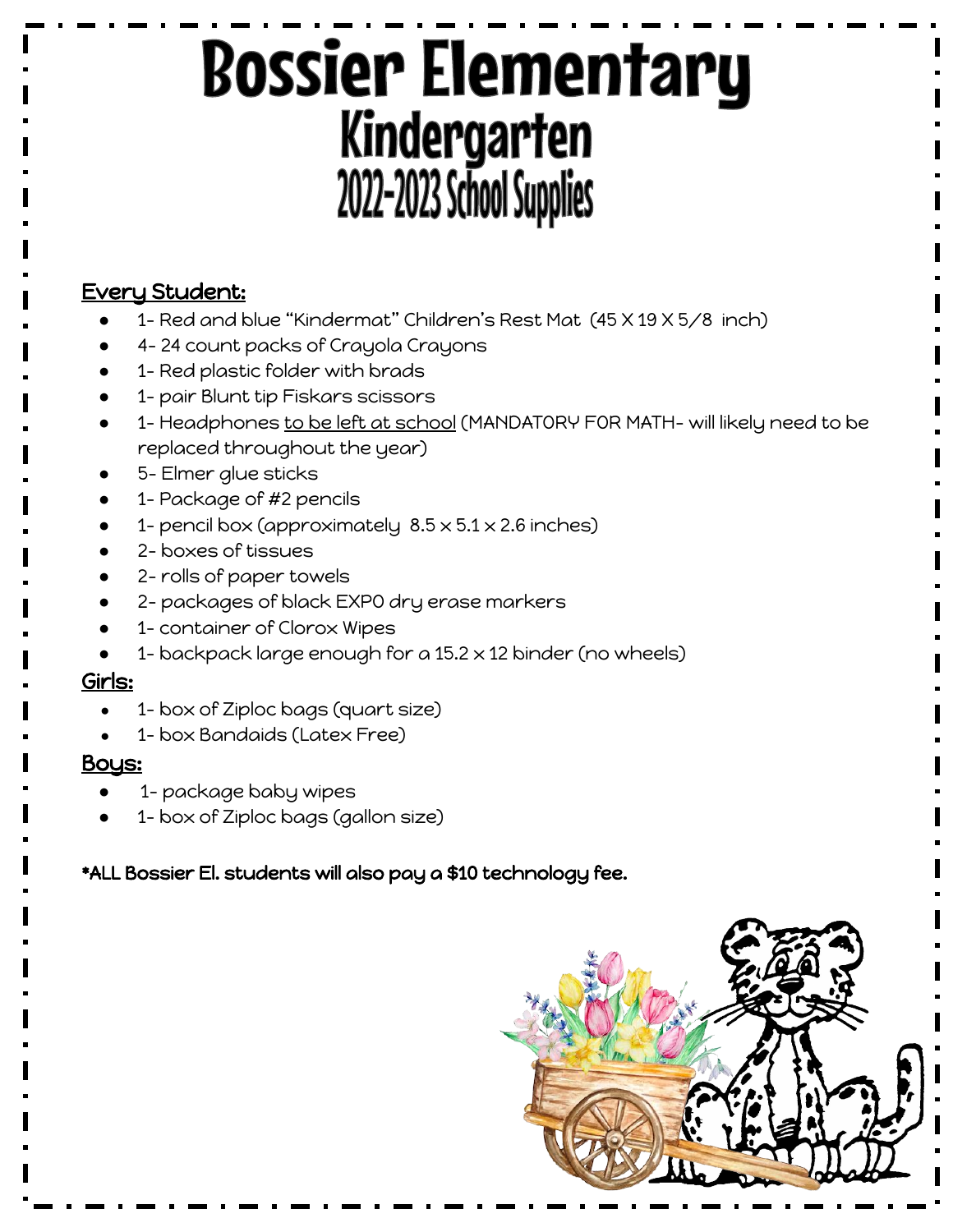# **Bossier Elementary** 1st Grade 2022-2023 School Supplies

#### Every Student:

- 1- Headphones to be left at school (MANDATORY FOR MATH- will likely need to be replaced throughout the year)
- 4 boxes of 24 count crayola crayons
- 1- pair of blunt scissors
- 4- Elmer glue sticks
- 2- boxes of tissues
- 2- rolls of paper towels
- 1- Green plastic pocket folder with brads
- 1- Red plastic pocket folder with brads
- 1- Blue plastic pocket folder with brads
- 1- container of Clorox wipes
- 2- Packages of #2 pencils
- 2- packages of black EXPO dry erase markers
- 1- package of 3x5 index cards
- 1- package of Paper-Mate large pink erasers
- 1- zipper 3 ring pencil pouch
- 1- Heavy duty white 3 ring binder, 1 inch
- 1- box Bandaids (Latex Free)
- 1- backpack large enough for a  $15.2 \times 12$  binder (no wheels)

#### Girls:

1- box of Ziploc bags (quart size)

#### Boy<u>s:</u>

**●** 1- box of Ziploc bags (gallon size)

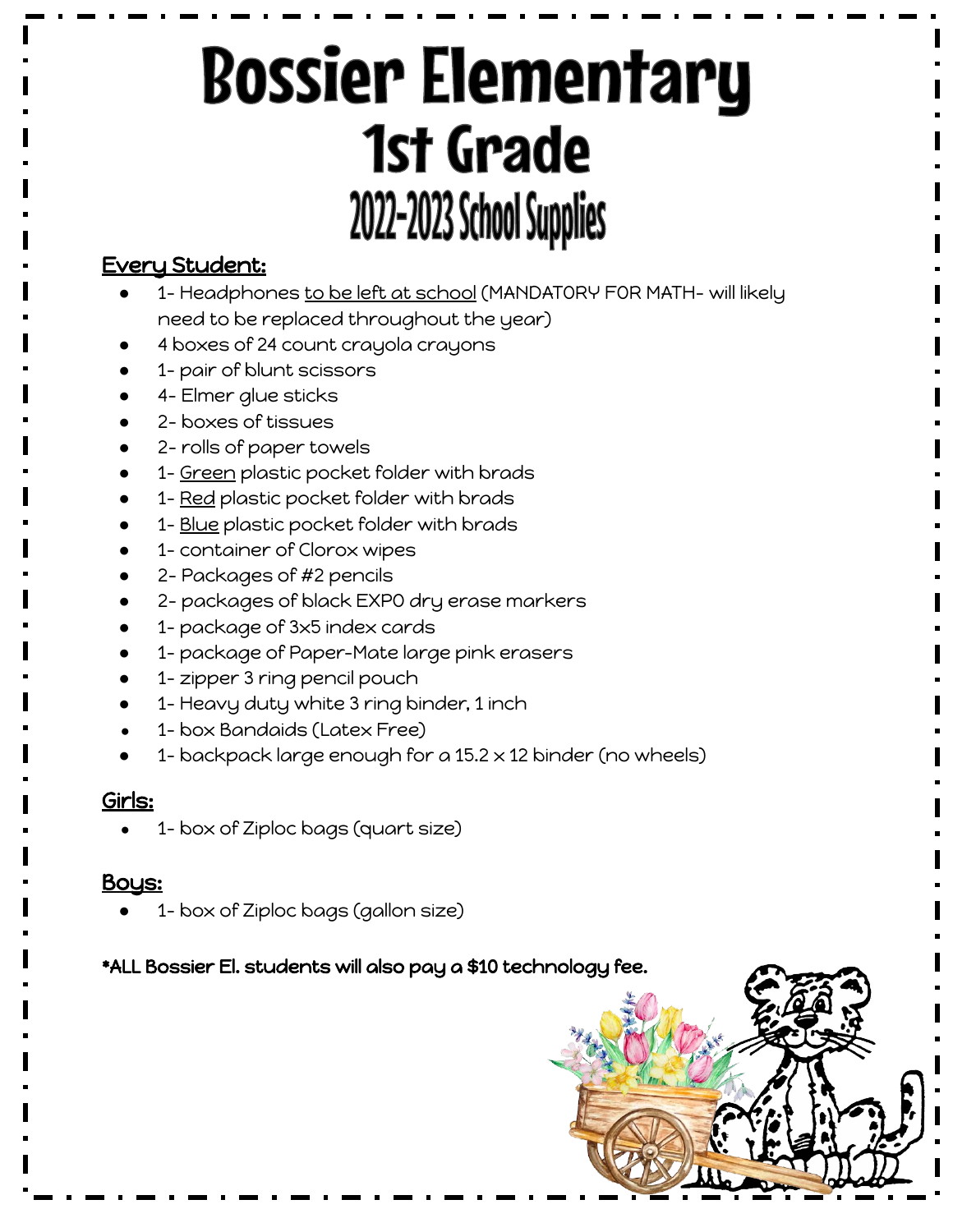# **Bossier Elementary** 2nd Grade 2022-2023 School Supplies

## Every Student:

- 2- packages of Paper-Mate large pink erasers
- 2- Packages of #2 pencils
- 1- Yellow composition notebooks- wide rule
- 1- Blue composition notebooks- wide rule
- 1- Green composition notebooks- wide rule
- 1- Green spiral 1-subject notebook- wide rule
- 1- Yellow spiral 1-subject notebook- wide rule
- 1- Green plastic pocket folder with brads
- **•** 1- <u>Yellow p</u>lastic pocket folder with brads
- 1- Blue plastic pocket folder with brads
- 1- package sheet protectors
- 1- pair Fiskar blunt tip scissors
- **•** 1- Headphones <u>to be left at school</u> (MANDATORY FOR MATH- will likely need to be replaced throughout the year)
- 1- container of Clorox wipes
- 1- Heavy duty white 3 ring binder, 1 inch
- 1- Heavy duty white 3 ring binder, 1/2 inch
- 2- packages of black EXPO dry erase markers
- 1- zipper 3 ring pencil pouch
- 1- pack of colored pencils
- 4- Elmer glue sticks- large
- 2- Paper Towel Rolls
- 2- boxes of tissues
- 1- backpack large enough for a  $15.2 \times 12$  binder (no wheels)

### Girls:

1- box of Ziploc bags (gallon size)

### <u>Bous:</u>

1- box of Ziploc bags (quart size)

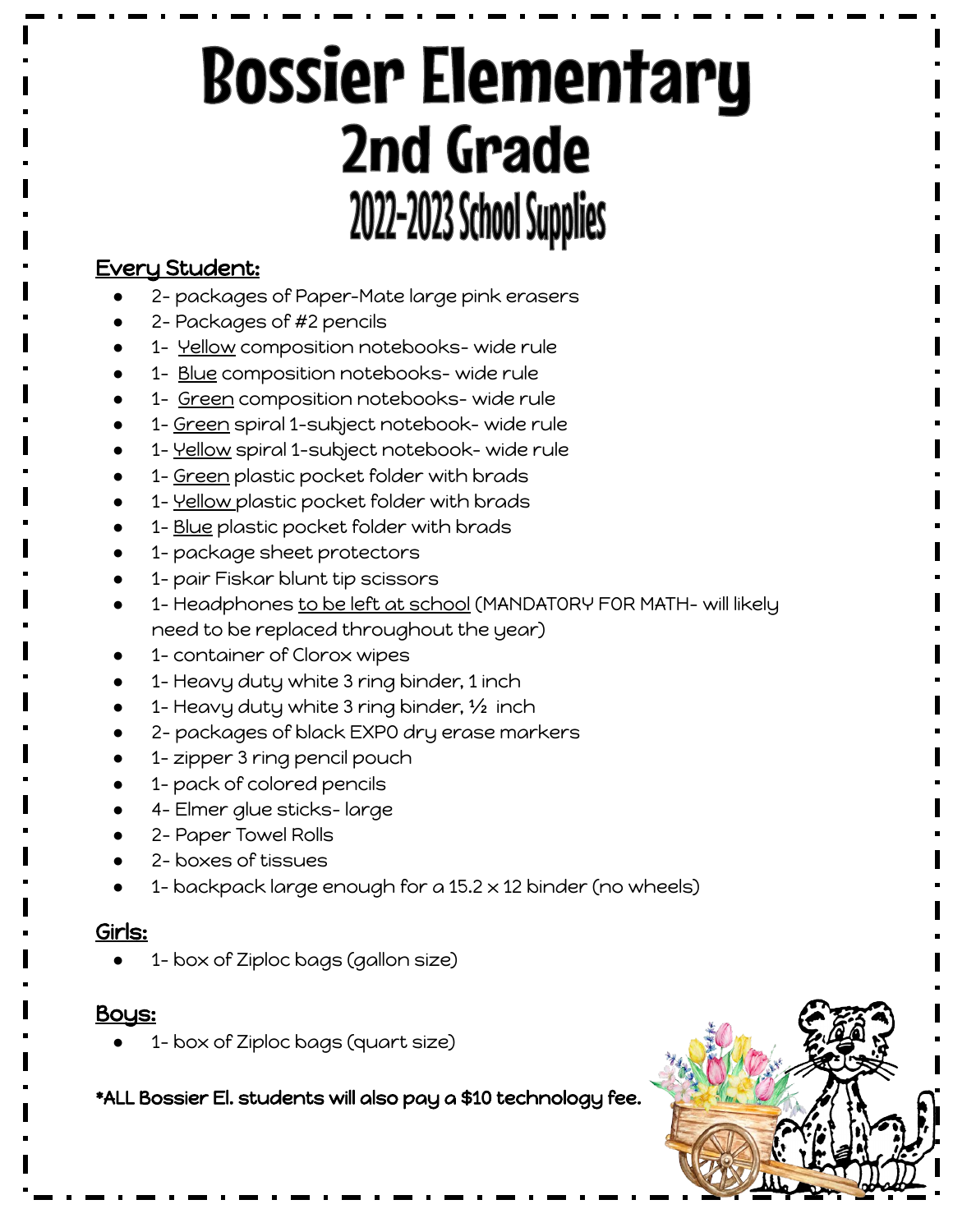# **Bossier Elementary** 3rd Grade 2022-2023 School Supplies

#### Every Student:

- 1- Package of wide-ruled notebook paper
- 2- Packages of #2 pencils
- 1- Headphones to be left at school (MANDATORY FOR MATH- will likely need to be replaced throughout the year)
- 2- packages of Paper-Mate large pink erasers
- 1- Green plastic pocket folder with brads
- 1- Yellow plastic pocket folder with brads
- 1- Red plastic pocket folder with brads
- 1- package sheet protectors
- 1- Box of Crayola Classic markers
- 1- Heavy duty white 3 ring binder, 1 inch
- 1- Heavy duty white 3 ring binder, 1.5 inch
- 2- composition notebooks- wide rule (any color)
- 2- boxes of tissues
- 1- zipper 3 ring pencil pouch
- 2- packages of black EXPO dry erase markers
- 1- Pack of multi-color highlighters
- 1- container of Clorox wipes

#### Girls:

- 1- box Bandaids (Latex Free)
- 2- Rolls of paper towels

#### Boys:

- 1- box of Ziploc bags (gallon size)
- 1- package clear sheet protectors

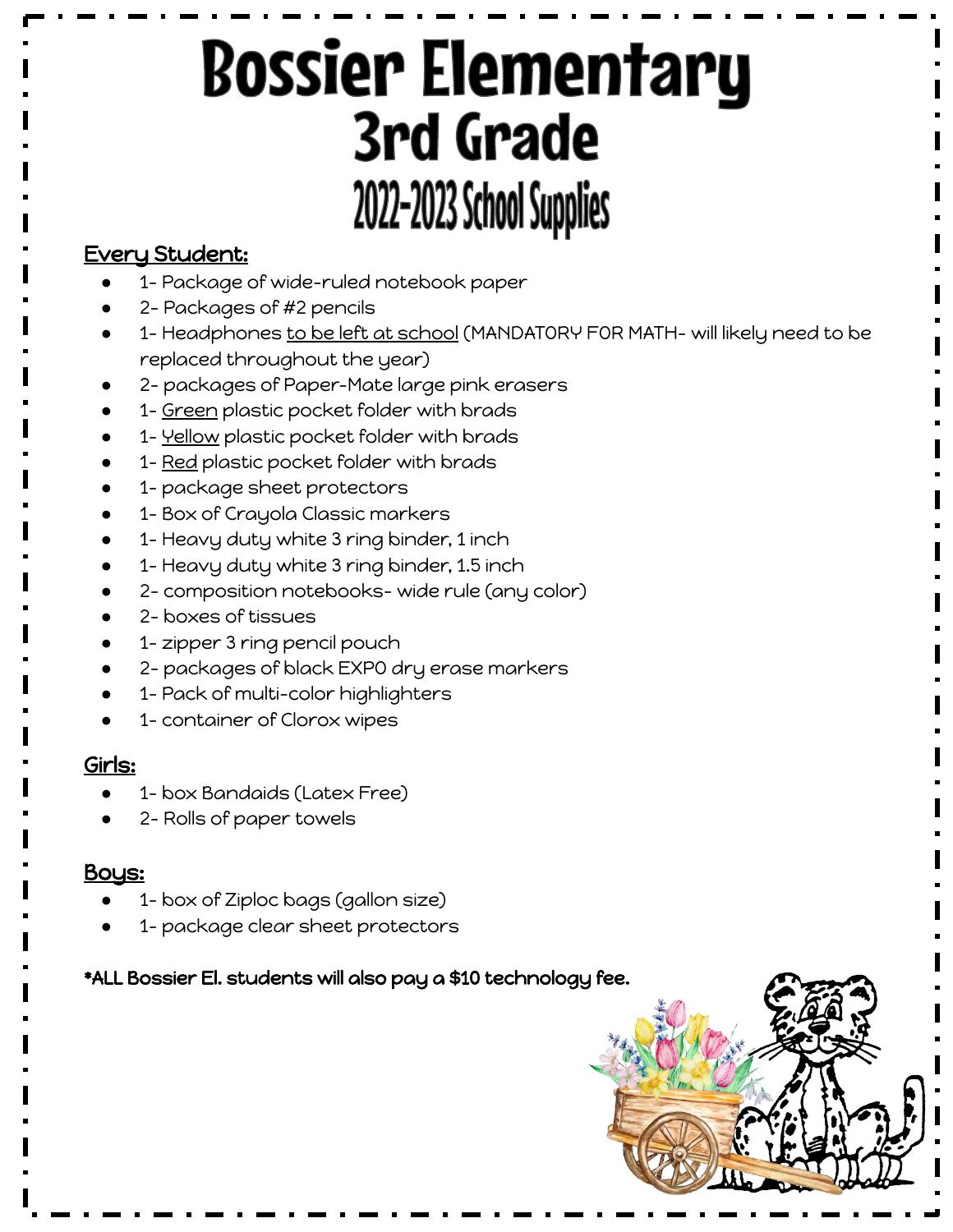# **Bossier Elementary 4th Grade** 2022-2023 School Supplies

## Every Student:

- 1- container of Clorox wipes
- 1- Package of wide-ruled notebook paper
- 2- Packages of #2 pencils
- 2- packages of Paper-Mate large pink erasers
- 1- Orange plastic pocket folder with brads
- **•** 1- <u>Purple</u> plastic pocket folder with brads
- 1- Box of Crayola Classic markers
- 2- packages of black EXPO dry erase markers
- 1- zipper 3 ring pencil pouch
- 1- Heavy duty white 3 ring binder, 1 inch
- **•** 1- Headphones to be left at school (MANDATORY FOR MATH- will likely need to be replaced throughout the year)
- 1- package sheet protectors
- 1- Heavy duty white 3 ring binder, 1.5 inch
- 1- composition notebook- wide rule (any color)
- 1- pack of colored pencils

#### Girls:

1- box of Ziploc bags (gallon size)

#### **Bous:**

1- box of Ziploc bags (quart size)